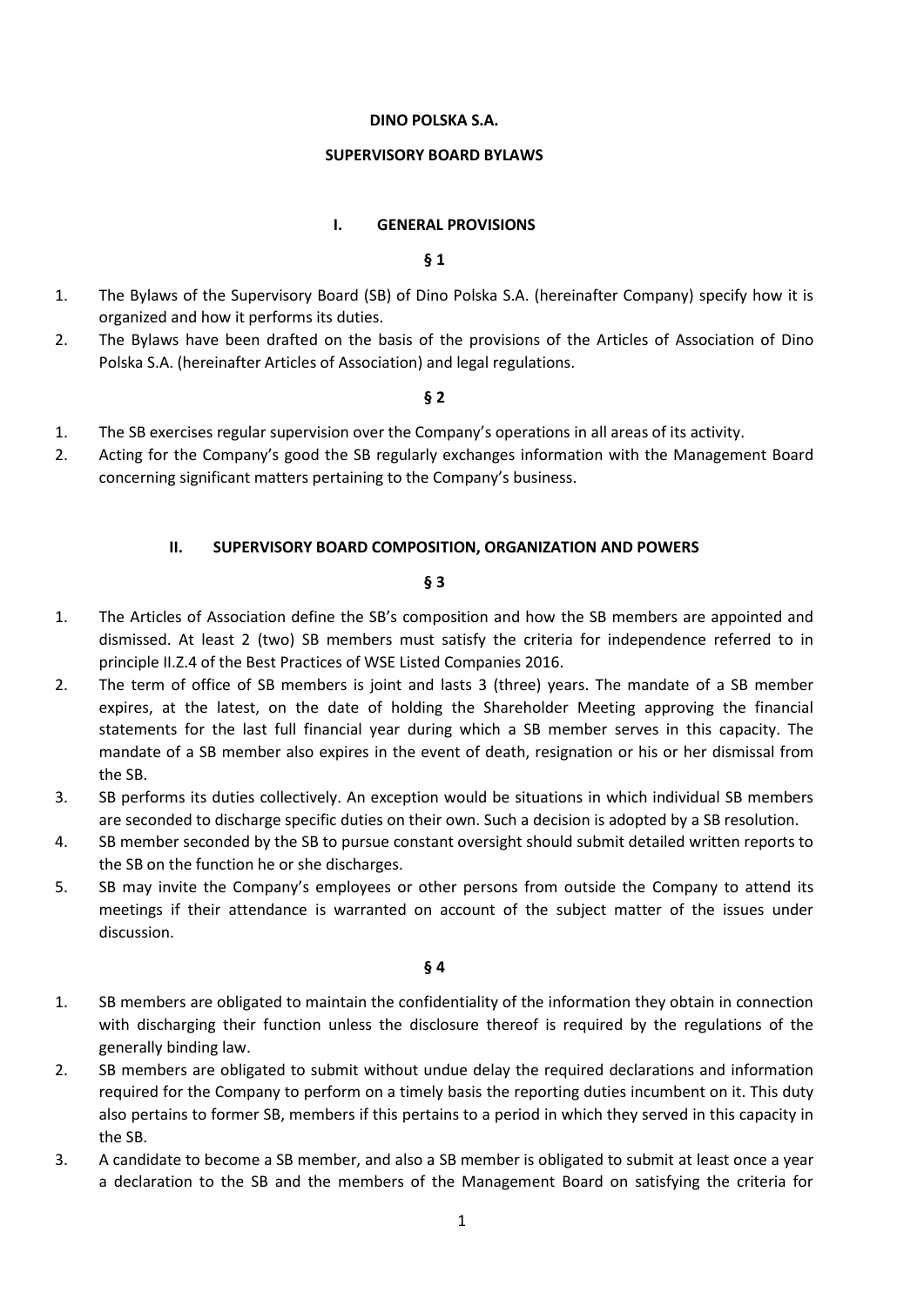independence prescribed by the Best Practices of WSE Listed Companies 2016. Acting pursuant to available information the SB assesses whether circumstances exist that may affect how a given SB member satisfies the criteria for independence and presents this assessment in the SB's activity report.

- 4. A SB member cannot accept benefits that could affect his or her impartiality and objectivity in his or her decision-making or that could adversely affect the assessment of the independence of his or her judgments and opinions.
- 5. In the event a member deems that a decision of the SB is at odds with the Company's interest, he or she may insist that his or her position on that subject be incorporated in the minutes of the SB meeting.

## **§ 5**

- 1. To perform its duties the SB has the right to review all of the Company's documents from the entire area of the Company's business, request the pertinent reports or explanations of the Management Board and employees and conduct a review of the status of the Company's assets.
- 2. To procure the proper performance of its duties as laid down in the Articles of Association the SB may submit a request to the Management Board to prepare a report to meet its needs at the Company's expense, expert opinions and other opinions or appoint an advisor.

## **§ 6**

- 1. The SB's powers are described in detail in the Articles of Association. On top of performing the tasks specified in the Articles of Association, once a year the SB drafts and presents the following to the Ordinary Shareholder Meeting:
- 1) an evaluation of the Company's standing, including its internal control, risk management and compliance systems and internal audit function. This evaluation covers all the material control mechanisms, including especially ones pertaining to financial reporting and operating activity.
- 2) the SB's activity report including at least information on the following:
	- a. the composition of the SB and its committees,
	- b. the SB members' satisfaction of criteria for independence,
	- c. the number of meetings of the SB and its committees in the reporting period,
	- d. the self-assessment of the SB's work.
- 3) an assessment of how the Company has fulfilled its reporting duties pertaining to the application of corporate governance principles set forth in the Warsaw Stock Exchange Regulations and the provisions of law pertaining to current and periodic information transmitted by securities issuers.
- 4) an assessment of the reasonability of the Company's policy concerning the pursuit of its sponsoring and charitable activity, or other activity of a similar nature, or information about not having such a policy.

## **III. SUPERVISORY BOARD MEETINGS AND MINUTING MEETINGS**

- 1. SB meetings are held as needed, but no less frequently than 3 (three) times in a financial year.
- 2. SB meetings are held in the Company's seat or in some other venue in Poland designated by the SB Chairperson.
- 3. SB meetings are convened by the SB Chairperson, or if that is not possible the SB Deputy Chairperson convenes them.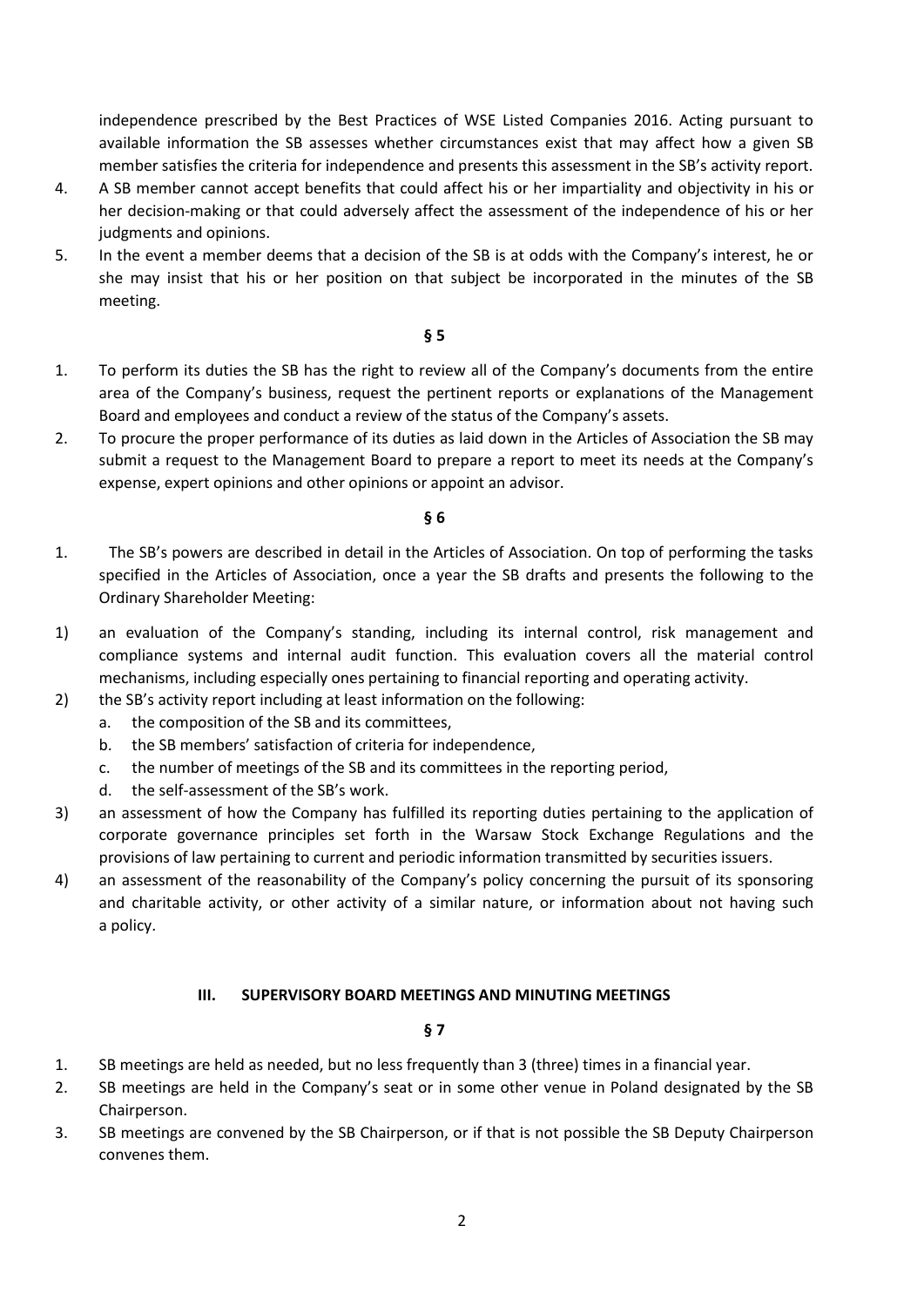- 4. Every SB member and every member of the Management Board may address the SB Chairperson with a request of convening a meeting while simultaneously proposing the agenda. In the event of a refusal to convene a meeting, or if a meeting is not convened within a term of 14 days from the submission of a request, the person submitting the request may convene it himself or herself, specifying the date, place and proposed agenda. If a meeting is convened in the manner described in the preceding sentence, its subject matter may only consist of the matters specified in the request submitted to the SB Chairperson.
- 5. The notification of a SB meeting contains: the proposed agenda, date, time and venue of the meeting. The SB Chairperson distributes by registered mail or to an e-mail address (if a given SB member has consented to this form of communication and made his or her e-mail address available) to each member of the SB in a manner ensuring review of the content of the notice in such a manner that it is received at least 7 days prior to the date of the meeting stated in the notification, provided that the period of notice may be reduced upon consent of all SB members. No matters other than the ones that have been explicitly specified in the notification may be considered at a meeting unless all the SB members consent thereto.
- 6. SB may also hold meetings without formally convening them if all the SB members are in attendance and all of them consent to a given vote or the wording of a resolution.
- 7. Minutes are taken of the course of a SB meeting. The minute taker chosen at a SB meeting drafts the minutes. The minutes contain an assertion that the SB meeting has been convened correctly and that it is capable of adopting resolutions and the adopted resolutions are listed, and the following information is to be given for every resolution: the number of votes "in favor", "against" and "abstentions". The record of attendance with the signatures of the SB members in attendance at a SB meeting and evidence of properly convening the SB meeting are attached to the minutes. The draft version of the minutes are distributed to the SB members. The adopted resolutions are minuted notwithstanding the minutes taken of the course of the meeting.
- 8. An item is included in the agenda of the subsequent SB meeting regarding a discussion of the minutes of the previous meeting. The minutes of a SB meeting are accepted at the subsequent SB meeting.
- 9. The minutes are signed by the SB Chairperson and the minute taker. The minutes of an adopted resolution are signed by all the members participating in a vote. Minutes are stored in the Management Board Office.
- 10. The person convening a meeting sets the SB meeting's agenda. The agenda set in notices to convene a SB meeting should not be amended during the meeting unless all SB members consent to amending the agenda.

## **IV. METHOD OF ADOPTING RESOLUTIONS**

- 1. Resolutions of the SB are adopted by an absolute majority of votes. In the case of a tie vote, the SB Chairperson's vote prevails. The Articles of Association define the detailed rules for adopting resolutions.
- 2. In accordance with the Articles of Association, the SB may adopt resolutions by circulation or by direct means of remote communication. Additionally, SB members may participate in adopting SB resolutions by voting in writing with the intermediation of another SB member.
- 3. The SB may adopt resolutions by circulation if all SB members have been notified of the draft resolution and at least half of SB members cast their vote in writing. Casting a vote is understood as the SB member signing the document containing the text of the resolution. It is permissible also to vote in writing on a resolution by using electronic signature. The date of adoption of the resolution is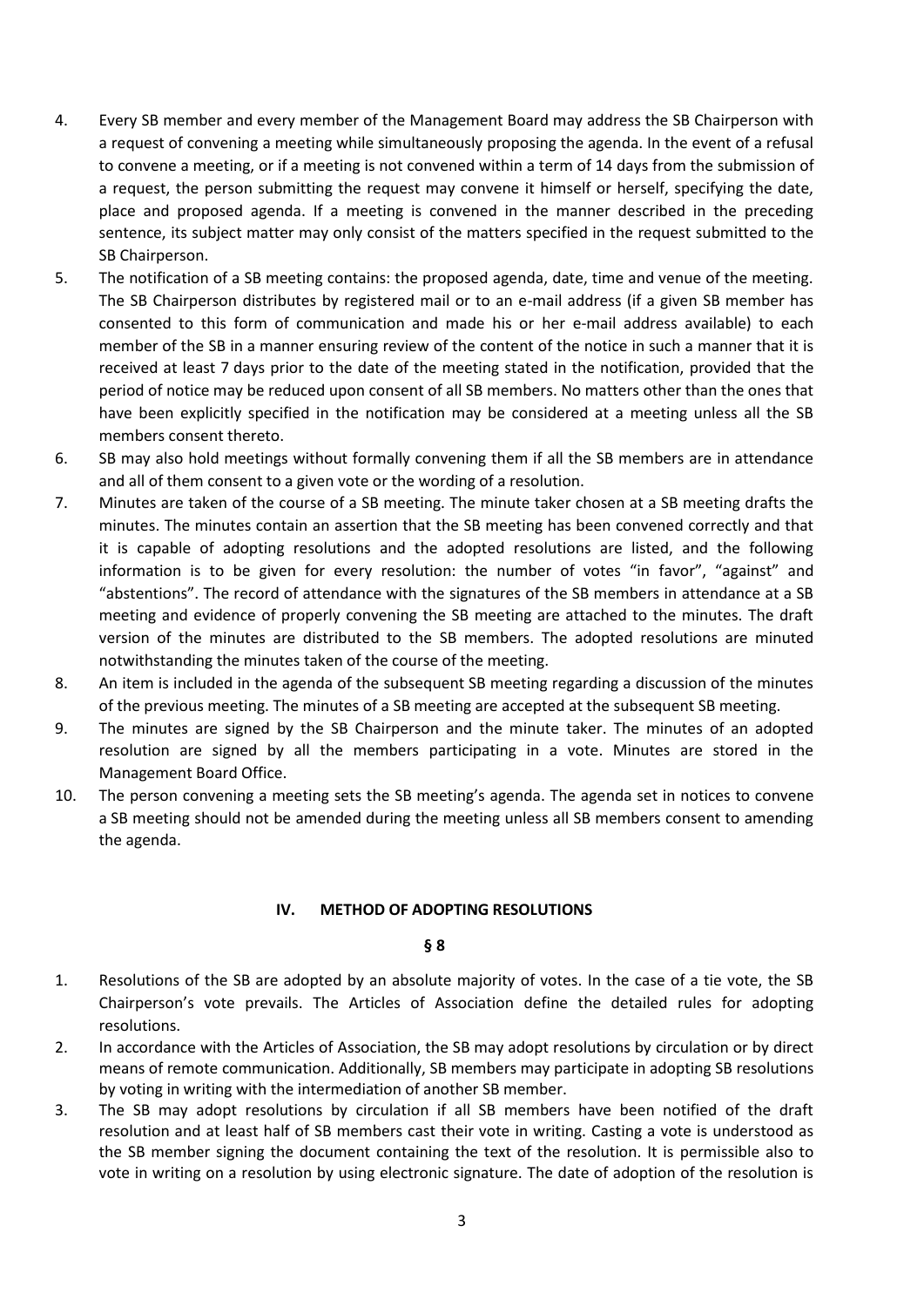deemed as the elapse of the deadline set for casting a vote in writing, unless the votes of all SB members are received earlier. In such a case the date of receipt of the last vote is seemed as the date of adoption of the resolution.

- 4. The SB may adopt resolutions by direct means of remote communication, if all SB members have been notified of the draft resolution and at least half of SB members took part in the adoption of the resolution. In particular, SB members may vote on resolutions using electronic mail or an electronic voting form. The date of adoption of the resolution is deemed as the elapse of the set deadline, unless all SB members cast their votes earlier. In such a case the date of casting of the last vote is seemed as the date of adoption of the resolution.
- 5. SB Chairperson calls a vote in writing or through direct means of remote communication at his or own initiative or in response to the request of some other SB member.
- 6. Voting is done by open balloting. The possibility of adopting a resolution in secret balloting is contemplated in response to a motion submitted by a SB member or in matters contemplated by the regulations of law. If secret balloting is ordered, the provisions pertaining to the possibility of casting a vote in writing through another SB member do not apply.
- 7. Minutes are taken of the balloting referred to in clauses 3 and 4 above, which are then signed by the SB Chairperson and the minute taker.

# **V. AUDIT COMMITTEE AND OTHER COMMITTEES**

## **§ 9**

- 1. The SB appoints the Audit Committee the composition of which complies with the Statutory Auditor Act (or any laws that would replace it) and the 2016 Best Practice of GPW Listed Companies. The Audit Committee Chairperson shall satisfy the criteria for independence specified in principle II.Z.4. of the 2016 Best Practices of WSE Listed Companies.
- 2. Audit Committee's tasks are specified in the Articles of Association.
- 3. On top of the tasks set forth in the Company's Articles of Association, the Audit Committee's scope of duties includes drafting and presenting the following at a SB meeting:

a. an evaluation of the Company's standing including an evaluation of internal control, risk management, supervision over compliance and internal audit (this evaluation covers all the material control mechanisms, including especially ones pertaining to financial reporting and operating activity),

b. the SB's activity report covering at least information concerning the composition of the SB and its committees, the satisfaction of the criteria for independence by the SB members, the number of meetings of the SB and its committees in the reporting period and the self-assessment of the SB's work),

c. an assessment of how the Company has fulfilled its reporting duties pertaining to the corporate governance principles set forth in the Warsaw Stock Exchange Regulations and the provisions of law pertaining to current and periodic information transmitted by securities issuers,

d. an assessment of the reasonability of the sponsoring policy conducted by the Company or other policy of a similar nature, or information about not having such a policy.

4. The SB may also appoint other committees, in particular Nomination Committee and Remuneration Committee.

- 1. The SB appoints committees from among its members. The Committee Chairperson is selected by the persons belonging to it by way of a resolution at the committee's first meeting.
- 2. 3 (three) to 5 (five) persons are in the composition of a given committee.
- 3. The SB Chairperson or the SB member he or she designates convenes the first meeting of a committee.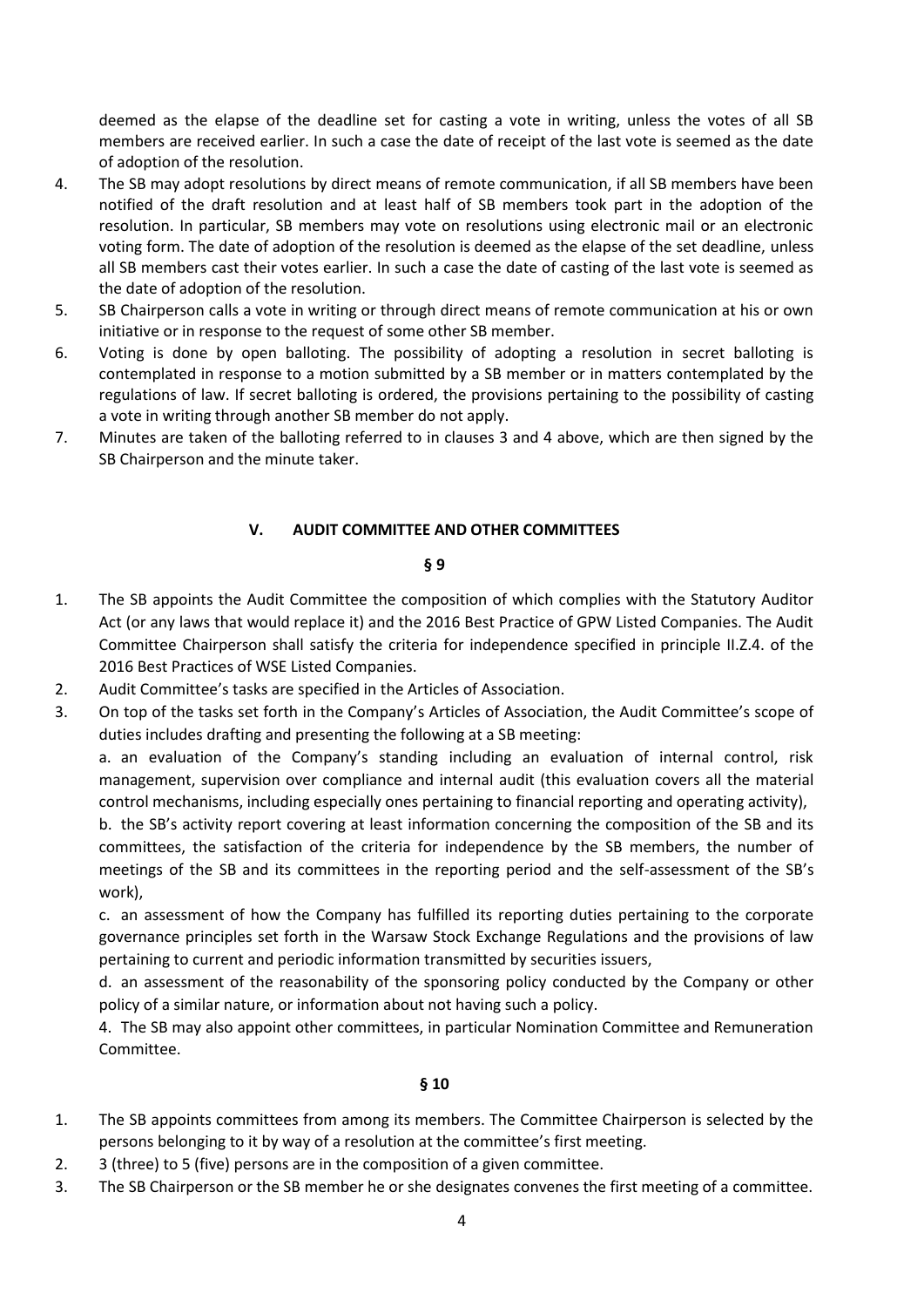- 1. The chairperson of a given committee supervises its work. He or she coordinates the preparation of the agenda, the distribution of documents and the drafting of minutes of the committee's meetings. The Chairperson of a committee discharges his or her task in the scope under discussion with the assistance of the Management Board Office. The Management Board Office performs the commissioned tasks just as in the case of supporting the work of the SB. Moreover, the Chairperson of a committee or the person he or she authorizes is responsible for submitting and presenting resolutions and reports or motions to the SB.
- 2. SB notification of convening the meeting of a committee is delivered to members according to the same principles as in the case of notifications concerning SB meetings.
- 3. Resolutions of committees are adopted by an ordinary majority of the votes cast. In the case of a tie vote, the Committee Chairperson's vote prevails.
- 4. The committee chairperson may propose that Management Board members, Company employees and other persons whose knowledge and experience may be useful in the work of a given committee take part in the committee's meetings.
- 5. Resolutions are adopted by members of committees by circulation or by direct means of remote communication.

#### **§ 12**

- 1. Minutes are drafted of committee meetings and they are signed by the SB members in attendance at a meeting.
- 2. Minutes contain the matters discussed at meetings of committees, i.e. resolutions, reports and motions.
- 3. Copies of the minutes are delivered to all of the SB members. Copies of the minutes are also stored in the Company's seat.

#### **VI. SUPPORTING THE WORK OF THE SUPERVISORY BOARD**

- 1. Providing administrative support to the SB and documenting its work belong to the duties of selected employees of the Management Board Office.
- 2. Above all, activities related to the following belong to the tasks of the Management Board Office in terms of supporting the SB:
	- 1) supporting the SB in preparing resolutions and minutes, as well as storing them,
	- 2) providing the SB with draft resolutions and the other documentation needed to run meetings,
	- 3) notifying SB members of planned meetings,
	- 4) monitoring the distribution of materials prepared at SB meetings.
- 3. The Manager of the Management Board Office supervises the work of the Management Board Office with respect to supporting the SB.
- 4. Authorized employees of the Management Board Office have the right to address the Company's other organizational cells and undertake cooperate with them to prepare materials subject to the agenda of the SB.